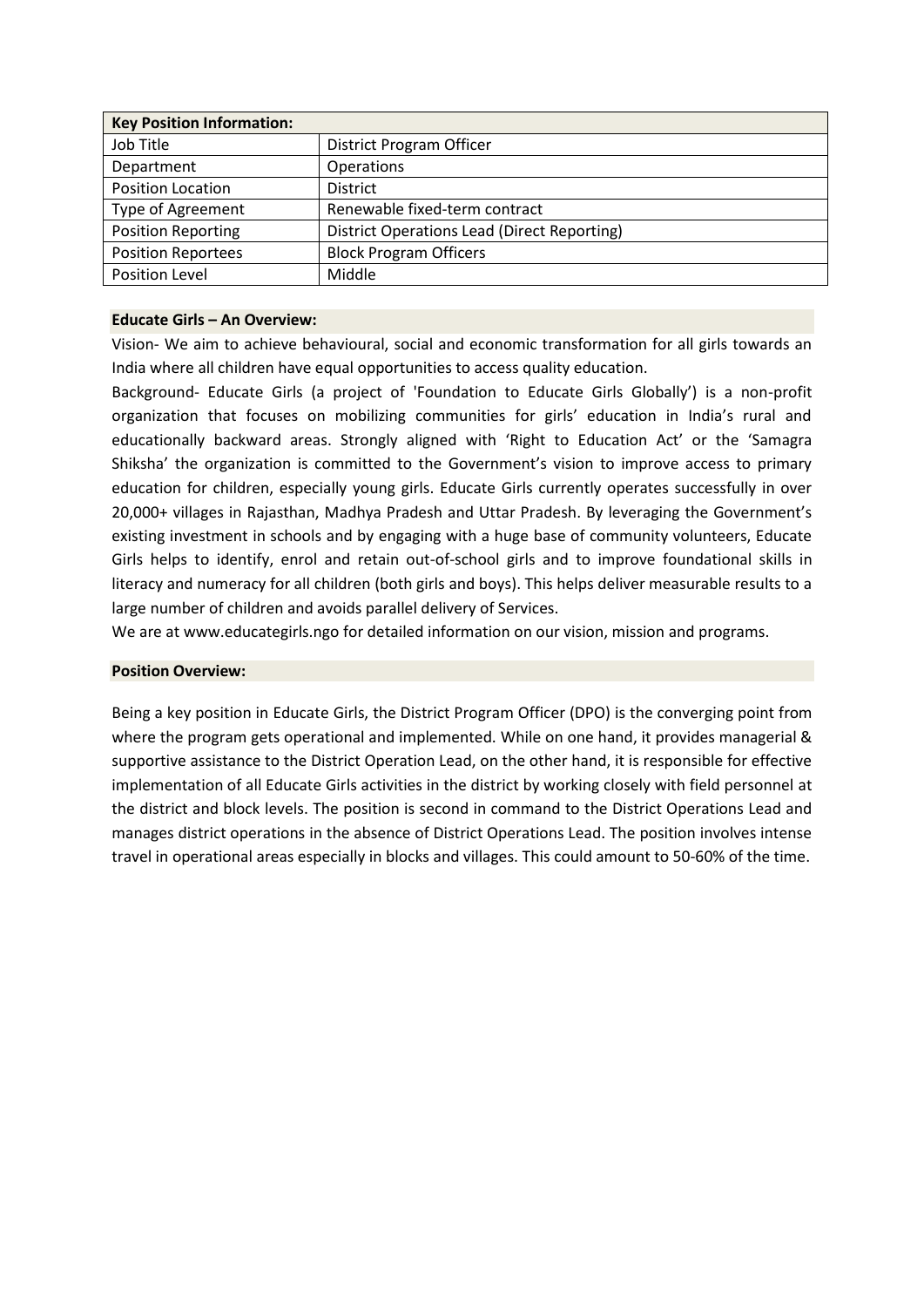## **Position in the Organogram:**



#### **Position Key Responsibilities:**

## **Program Planning & Implementation**

- Work with the District Operations Lead in developing the annual plan for the district.
- Break down the district plan into block wise actionable plans.
- Create implementation maps for each block officers with their respective assigned program assistants and impact assistants.
- Assist the District Lead in developing, maintaining and reviewing monthly, quarterly, annual budgets for the district.
- Seeks support from functional experts/ Technical Support Team where required.
- Monitors progress and gives inputs where necessary
- Oversee the data collection related to programmatic intervention areas as set by the Impact team.
- Ensure that monthly progress report, quarterly progress report are prepared and shared in a timely manner.

# **On-ground implementation and monitoring**

- Enrolment & Retention –Work with Block officers to ensure Enrolment & Retention targets are completed as per District Targets.
- Learning-Ensure Learning targets are completed as per District Targets
- Ensure Completion of Door-to-door Survey &Training as per requirement & roles for entire district
- Community Ownership: Ensure all activities for driving community ownership are carried out as planned.
- TB Engagement & Handholding TB for enrolment & Retention

## **Managerial Responsibility**

- Lead the development of KRA & KPIs for Program assistants, block officers and Field Coordinators along with District Operations Lead and review their performance periodically.
- Conduct meeting of the Block Officers and program assistants periodically to review their performance and address gaps if any.
- Effectively manage the partnerships of EG, with specific focus on program/training related stakeholders as and when required
- Participate in Manager/district level meetings whenever invite.
- Provide support to other EG function whenever required